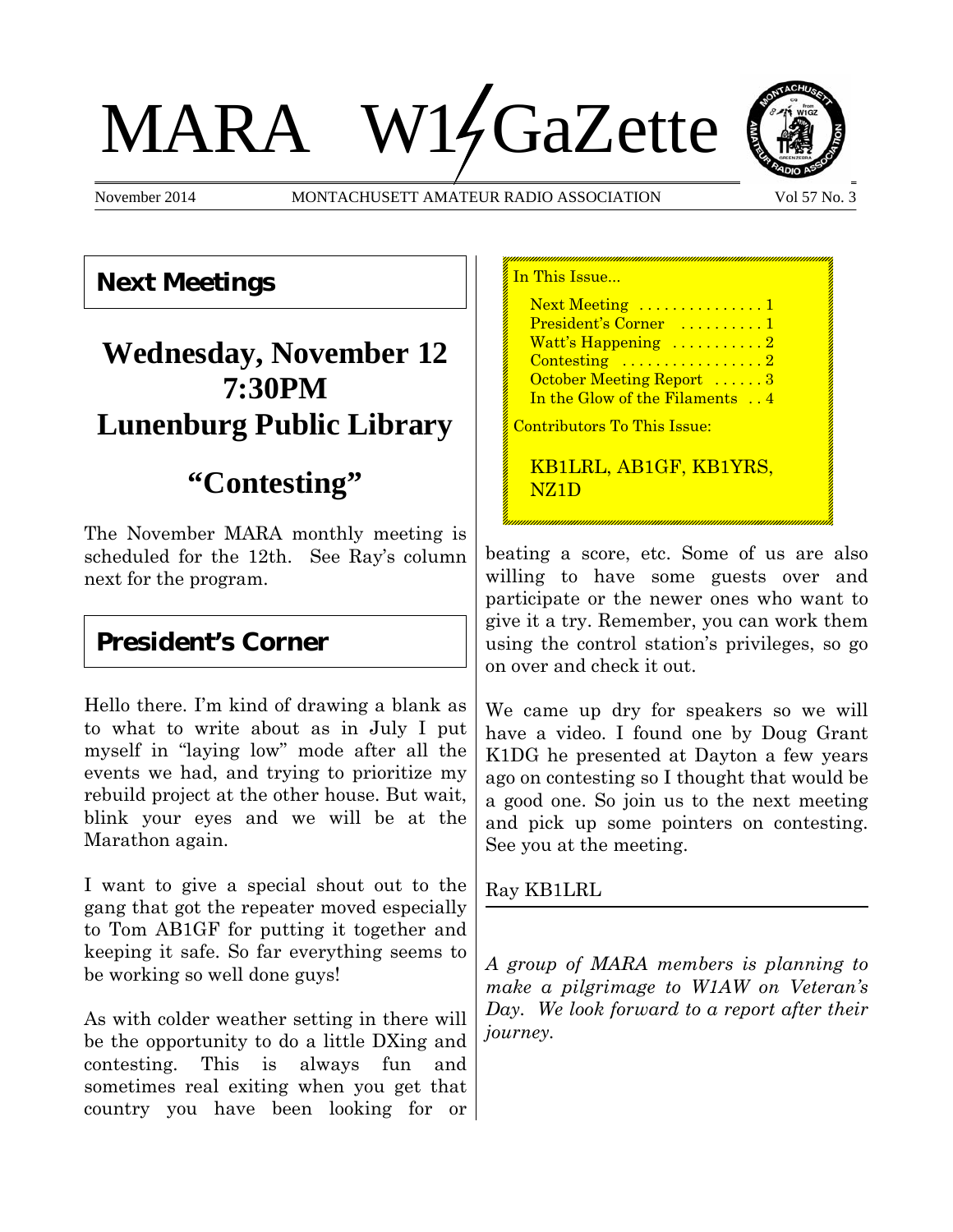## **Watt's Happening**

#### **Sundays, 0800 local 5330.5** (ch 1) USB

Western Mass Emergency 60M Net Alternate frequencies are 5346.5 (ch 2), 5366.5 (ch 3), 5371.5 (ch 4), and 5403.5 (ch 5).

#### **Sundays, 0830 local 3937**

Western Mass Emergency Net. Alternate frequency is 3942 in case of QRN, QRM, or frequency in-use. Also a good idea to scan up and down 10kHz if you cannot find the net.

**Sundays, 0900 local 145.45-** Montachusett Emergency Net

**Mondays, 2000 local 147.525 simplex** Worcester Emergency Simplex Net

**Tuesdays, 1930 local 145.37-** Templeton Emergency Net

**Wednesdays, 1900 local 145.37-** Gardner/Templeton Emergency Net

**Wednesdays, 2100 local 28.341** Harvard Repeater Club 10 meter sideband net "Activity Night"

**Nightly, 2100 local 146.97-** Central Mass Traffic Net

**First Monday, 1900 local 3943, 7245** RACES Net

**February 15 2015, Westford MA** New England Antique Radio

**March 7 2015, Chicopee MA** Mt. Tom Amateur Radio Association hamfest

Additional ham fest and flea market information can be found on the W1GSL New England Area Ham - Electronic Flea Market list at http://web.mit.edu/w1gsl/Public/ne-fleas

# **Contesting**

de Tom AB1GF

CQ WW SSB

October 25-26 I ran multi single from my new shack. I invited anyone to stop in to operate so Steve KC1AHU stopped in for 3 hours both Saturday and Sunday.



Above: KC1AHU at the helm. photo courtesy AB1GF

I wanted to better my score from last year 346.825. I was able to reach 545.292 with 663 qso's.

I want to run in this years Sweepstakes on November 15-17 2100 UTC Saturday - 0259 UTC Monday. If I can get a few operators we can run as W1GZ.

Also it would be a good practice run for field day. I have this CB that needs to go back to its home in Gardner hey.

73 de Tom AB1GF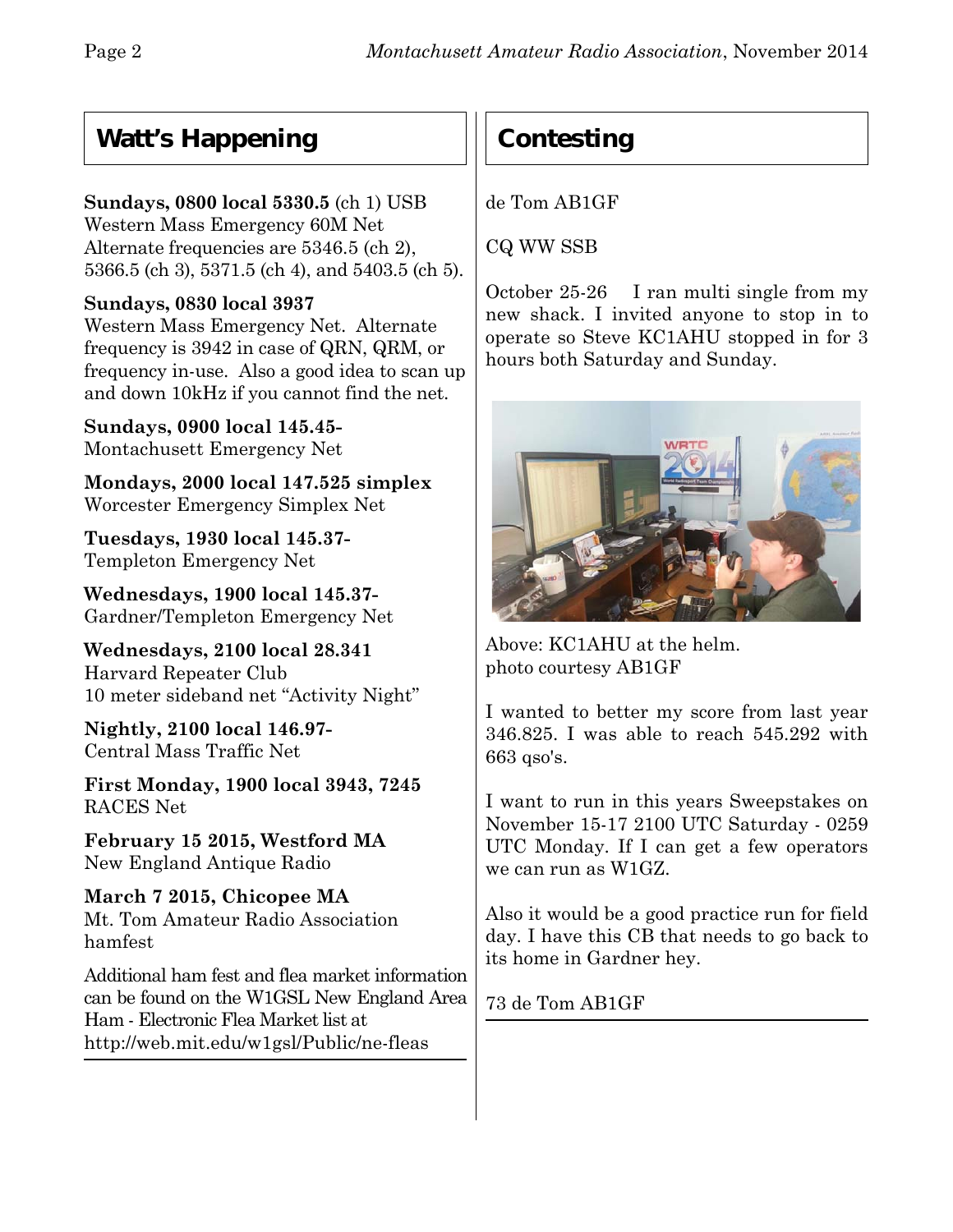## TheMARA W1/GaZette

is published by the Montachusett Amateur Radio Association just prior to the monthly meeting. The newsletter is distributed free to members and friends of Amateur Radio.

Contents copyright © 2014, MARA. Permission to use in other Amateur Radio publications with credit to MARA is hereby granted.

The deadline for materials to appear in the W1/GaZette is noon on the Sunday before the first Wednesday of the month.

#### **NEWSLETTER STAFF:**

| Editors:   | Ralph Swick KD1SM                  |
|------------|------------------------------------|
|            | <u>978-582-7351 kd1sm@arrl.net</u> |
| Webmaster: | Paul Upham KD1YH                   |

#### **MEMBERSHIP INFORMATION:**

| Club Secretary:       | <b>Barry Fox W1HFN</b>                              |              |
|-----------------------|-----------------------------------------------------|--------------|
| <b>Annual Dues:</b>   | Regular<br>Family                                   | \$25<br>\$30 |
|                       | <b>Fixed income</b>                                 | \$15         |
| Meetings:             | 2nd Wednesday, 7:30pm<br>September to June          |              |
| Mailing address: MARA | <b>PO Box 95</b><br>Leominster, MA 01453            |              |
| Web site:             | $\frac{http://www.w1gz.org/}{http://www.w1gz.org/}$ |              |

#### **OFFICERS:**

| Ray Lajoie, KB1LRL<br>rplajoie@comcast.net               | President             |
|----------------------------------------------------------|-----------------------|
| Tom Antil, AB1GF<br>thantil@comcast.net                  | <b>Vice President</b> |
| <b>Bruce Wilbur KB1YRS</b><br>bruce.k.wilbur@verizon.net | Secretary             |
| Gordon LaPoint, N1MGO<br>n1mgo@arrl.net                  | <b>Treasurer</b>      |
| Charlie Cayen, KT1I<br>kt <sub>1</sub> i@arrl.net        | Trustee               |
| MARA owns and operates the W1GZ repeater on              |                       |

145.45 (CTCSS 74.4) in Fitchburg.

#### **October Meeting Report**

MARA meeting minutes Oct. 8, 2014

**Meeting called to order**: 7:30 PM

**Attendees**: Ray KB1LRL, Tom AB1GF, Charlie KT1I, Barry W1HFN, Daniel AB2TG, Tom K1JHC, TIM W0TJP, Paul KD1YH, Gordon N1MGO, Gary K1YTS, Chris W2ZLX, Bruce KB1YRS, Les Peters N1SV, John KK1X, Ken KB1UVP, Steve KB1YUP, Erik W1QED, Walter K1CMF, Bill NZ1D, Kurt KE4IXV.

**Treasurer Report**: Current Balance \$1919.50 with \$559.50 in the repeater fund.

**Current Business**: 450 repeater is working fine. Repeater is moved.

Members: dues must be caught up.

John KK1X saved the day when Bruce forgot the raffle tickets.

Pauline KB1JXJ to contact Lunenburg library to find out whether cash or book donation is acceptable.

**Other news**: Les Peters N1SV gave a presentation on DX expeditions. Les goes to Bermuda and contests at the Bermuda DX club. The station VP9I can be rented, just bring your operating equipment. The antennas, and lodging are on site. It is a great location for contesting to Europe. Station owner will help you get your license and pick you up at the airport.

Les talked about the best times to use different frequencies, and which parts of the world to work on those frequencies.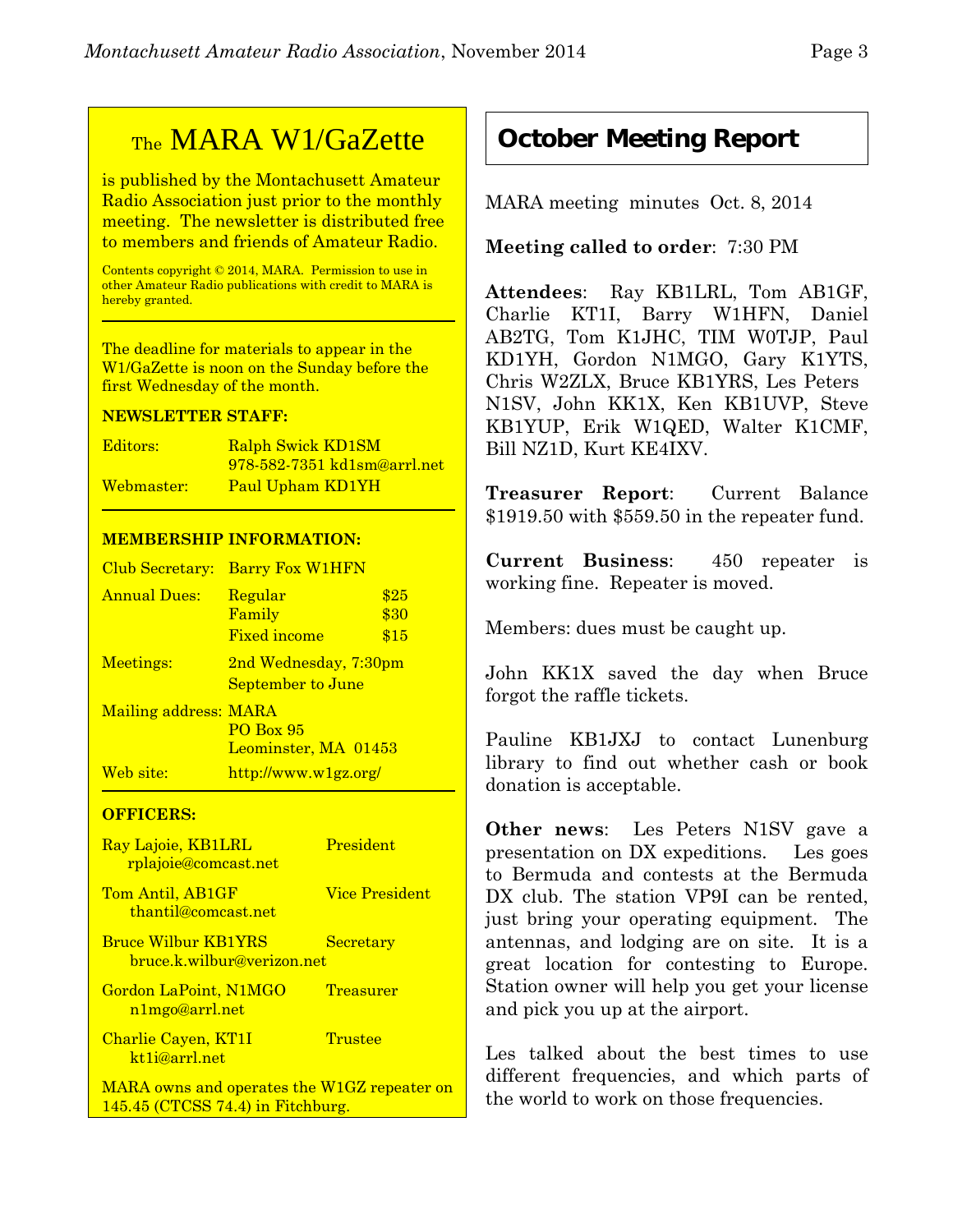Les gave a very good presentation. Bermuda is a fine place for a Vacation and a great chance to do some amateur radio in a different country.

#### **Meeting end called**: 9:00 PM

Bruce KB1YRS, Secretary

#### **In the Glow of the Filaments**

de Bill, NZ1D

#### Part 9: A Resource for National Defense

But, soft! What light through yonder window breaks? It is the east and Juliet is the sun. Well...actually it was the north and the light was Andy K1OWL. On a clear Saturday evening several years ago, while standing on the ski lift platform near our Mt Wachusett Field Day site (1935 ft ASL), I received visible Morse signals from K1OWL on Pack Monadnock, Jaffrey NH (2300 ft). The path was 42 51N, 71 52W to 42 29N, 71 52W or a distance of 25 miles. Signals were confirmed via 2m (my puny "maglight" was too weak to make the return path.)

The ability to communicate with their 'fellows' via Morse code has long fascinated many young boys and girls. "What Toyland has for Little Folks" touted a 1916 pre-Christmas article in the Daily Sentinel. "For the older boy there are new electrical contrivances and one of the most interesting is a new flashlight that gives a continuous light or a quick flash, according to the pressure of the thumb or forefinger, so that messages by the Morse code may be sent as far as the light can be seen." Who among us hasn't owned and treasured one of those!

In March 1914, after Nestor Stolba received his first amateur license, the news reported that the 15-year-old "has a wireless station at his home and is the third Fitchburg resident to hold one of the licenses." Ellis Holden, W1GUI (sk), licensed as 1BON in 1920, said he heard that Nestor had been toying with the wireless as young as 11. At the time Department stores were pushing small, inexpensive wireless kits for Christmas presents. By 1912, before the government required licensing, there were an estimated 10,000 "amateurs" in the country. Even after licensing, newspapers often referred to both licensed and unlicensed practitioners of the art as amateurs.

If Nestor was the third Fitchburg licensee, and the "youngest licensed amateur wireless operator in the state," that left two more licensed amateurs in Fitchburg in February 1914, both older. The December 1914 Sentinel article stated that Stolba's set was made by the "Wachusett wireless company," which reportedly consisted of Stolba and two other amateurs. They made the sets in the summer months and sold them "all over this and other countries" in the winter.

Perhaps Stolba's business partners were the same two licensees referred to in the earlier March article. In addition to a few Scouts who may have mastered the code, there were at least three other wireless enthusiasts in the city at the time: Howard Cosman, 17, C. H. Vaughan, 19, and H. A. Thorndike, 32. It is not known whether these three had licenses, but they undoubtedly contributed to the hobby as will be shown later in this series.

Over the next several years, as world events began to spin out of control, the wireless's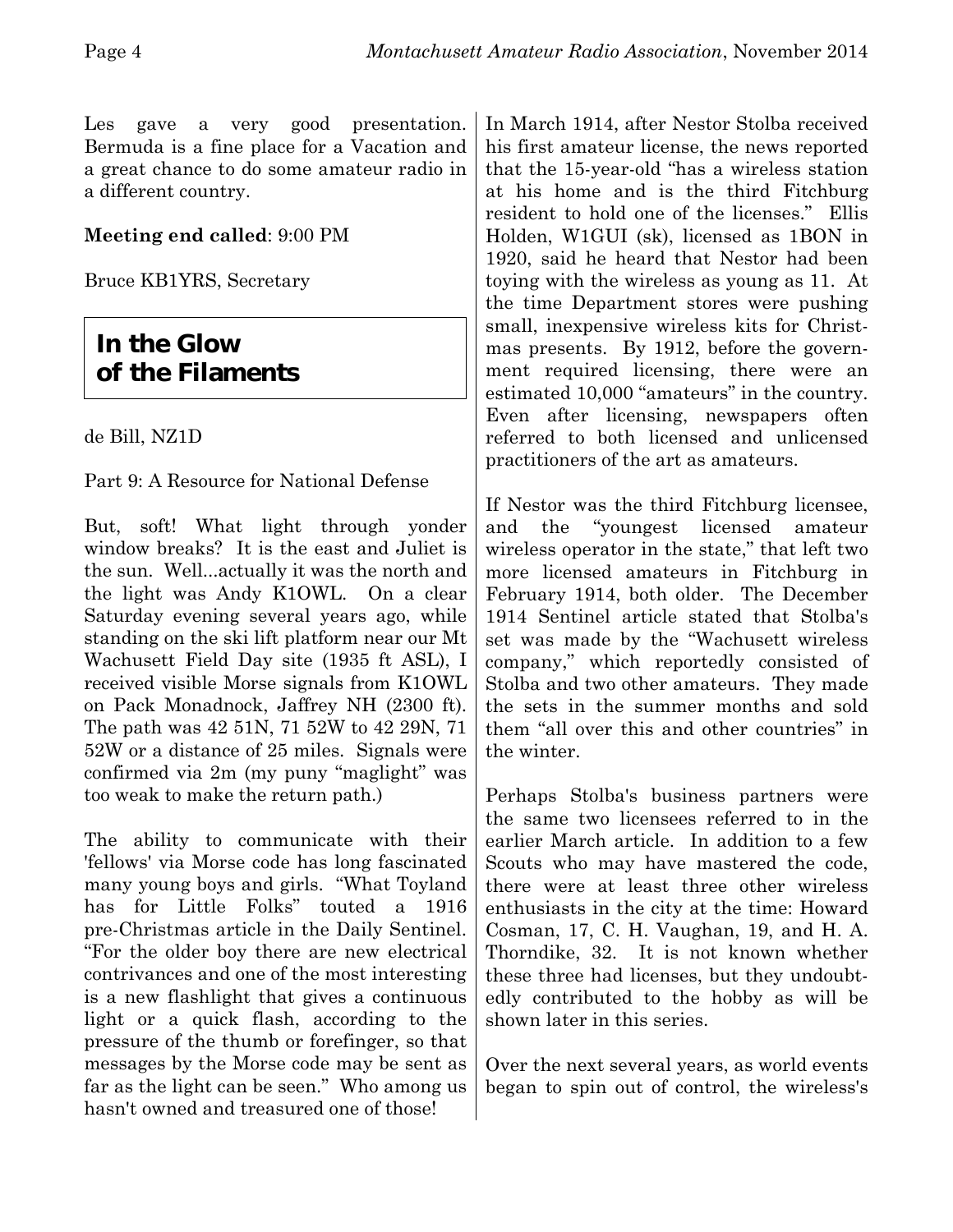importance to national defense became clear. The US became involved in revolutions and military actions in Nicaragua, Mexico, Haiti and the Dominican Republic. By the fall of 1914 Europe had exploded into all-out war.

In November the wireless played a key role in a major naval battle off Coronel, Chile. Admiral Spee's fleet had been roaming virtually unmolested in the southern Pacific until the British detected its location by intercepting wireless signals. (Unfortunately the out-gunned British lost the ensuing battle, but the point had been made.) QST would later report, "When the European war first broke out, a lot of us on the Pacific coast were compelled to shut up." The reason wasn't given, but it may have been related to this battle.

Newspapers began to run articles touting the wireless, especially accounts of its use by the military. One such article was a fall 1915 Daily Sentinel article called "The Boy Scout's Part in the War." The full-page account described the activities of Scouts overseas, especially British Boy Scouts and their adventurous efforts helping the home front in the European war effort. Many of the Scouts' activities included wireless work and message handling.

In September, columnist Frederic J. Haskins, in the Haskins Letter, presented an excellent treatise entitled the "Amateur Wireless Operator," describing amateur radio and pointed out that amateur operators "constitute a resource for national defense which has been almost entirely overlooked. Most of these operators are

mere school boys, but they are active, alert and efficient...."

"Nearly two years ago," he wrote, "the naval observatory issued an illustrated circular showing the essential requirements of a wireless station. The instructions were simple enough to be followed by any high school boy with a mechanical turn of mind. Thousands of these boys are now using stations built from these directions."

"An increasing number of boys are making their own instruments as a part of their work in technical high school. The Bureau of Standards gives advice to instructors in these schools as to the materials best adapted to amateur work. It also gives free individual instruction to any boy who asks for it, as hundreds are doing."

At the ARRL, Hiram Maxim also began pushing for the use of amateur radio in national emergencies. A few months after the Haskins column, the first issue of QST contained an article describing efforts for a Volunteer Radio Corps. The next issue proclaimed: "Last month we detailed at length the efforts made by the Directors to place the League at the disposal of the Federal authorities for national defense purposes. This seems to have stirred the blood of many of our good American members, for now we have the formation of a Volunteer Radio Corps being actively agitated."

Next time, in Part 10: Why Not the "Y"?